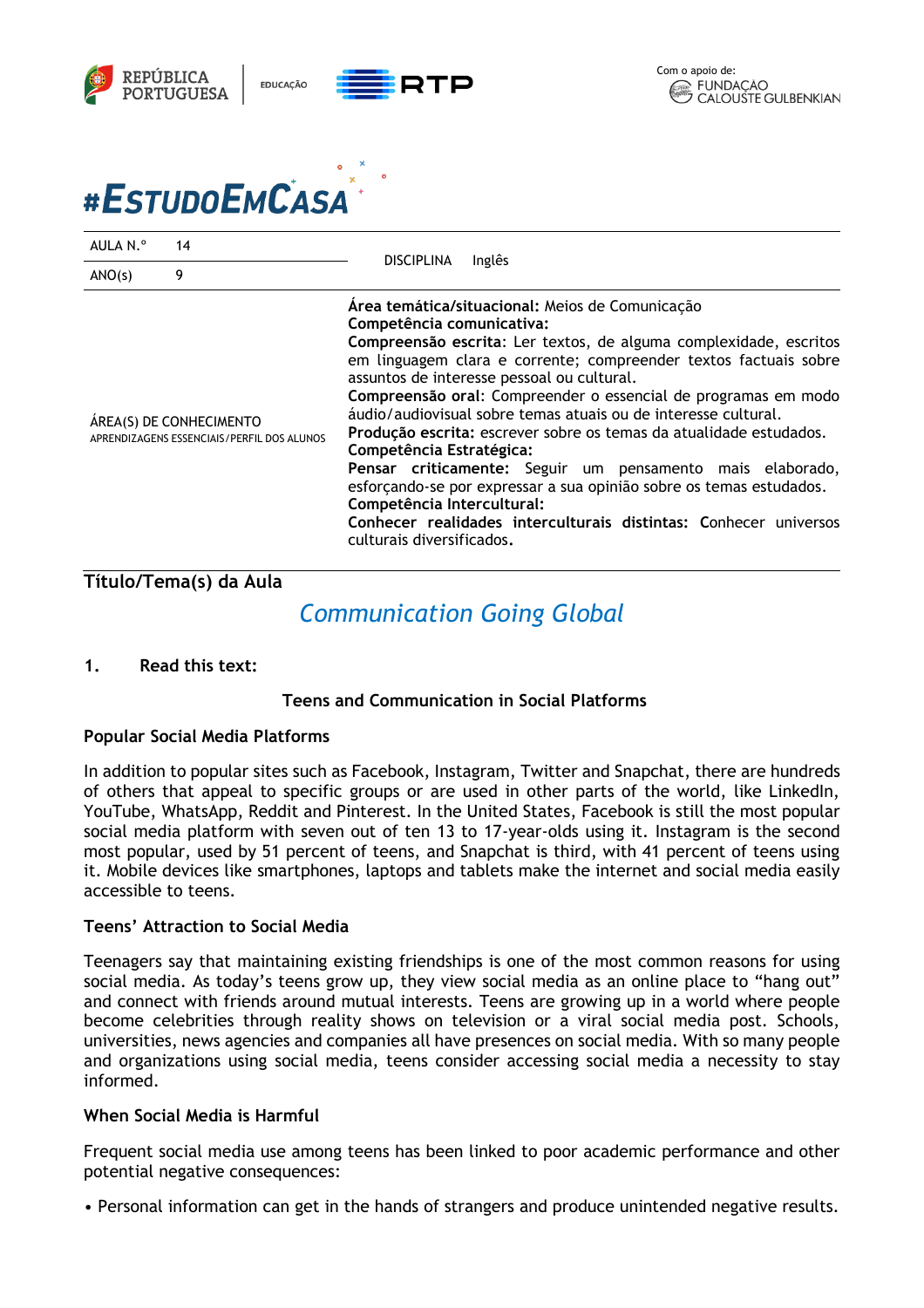





• Frequent users have higher rates of internet addiction, depression, low self-esteem and eating disorders.

• Social media exposes adolescents to alcohol marketing and information about the experiences of alcohol use by peers. This may normalize alcohol consumption and persuade teens to try alcohol. This may apply to other risk-taking behaviors such as smoking and other substance use.

• Teens can experience cyberbullying on social media.

*https://extension.umn.edu (abridged and adapted), accessed in November 2019*

### **A. Tick () the correct option to complete the sentences.**

**1. Facebook, Instagram, Twitter and Snapchat are ...**  *(A) the only popular sites. (B) popular social media platforms. (C) only for specific groups.*

- **2. The second most popular social media platform in the USA is ...** *(A) Snapchat. (B) Instagram. (C) Facebook.*
- **3. Forty-one percent of American teenagers use …**

*(A) Snapchat. (B) Instagram. (C) Facebook.* 

**4. Nowadays, people become celebrities through ...** *(A) reality shows on social media. (B) talk shows on TV. (C) popular social media posts.* 

**5. The frequent use of social media platforms may lead to ...** *(A) bad results at school. (B) great marks at school. (C) bullying at school.* 

**6. Teenagers who use social media frequently have higher risk of becoming ...**  *(A) addicted to gaming. (B) bullies. (C) depressed.* 

### **B. Answer the questions. Give complete answers.**

**1. Which are the devices that make social media more accessible to teenagers?**

### **2. What do most teens use social media for?**

**3. Why do teens consider that accessing social media is necessary to stay informed?** 

\_\_\_\_\_\_\_\_\_\_\_\_\_\_\_\_\_\_\_\_\_\_\_\_\_\_\_\_\_\_\_\_\_\_\_\_\_\_\_\_\_\_\_\_\_\_\_\_\_\_\_\_\_\_\_\_\_\_\_\_\_\_\_\_\_\_\_\_\_\_\_\_\_\_\_\_\_\_\_\_\_\_\_\_

\_\_\_\_\_\_\_\_\_\_\_\_\_\_\_\_\_\_\_\_\_\_\_\_\_\_\_\_\_\_\_\_\_\_\_\_\_\_\_\_\_\_\_\_\_\_\_\_\_\_\_\_\_\_\_\_\_\_\_\_\_\_\_\_\_\_\_\_\_\_\_\_\_\_\_\_\_\_\_\_\_\_\_\_

\_\_\_\_\_\_\_\_\_\_\_\_\_\_\_\_\_\_\_\_\_\_\_\_\_\_\_\_\_\_\_\_\_\_\_\_\_\_\_\_\_\_\_\_\_\_\_\_\_\_\_\_\_\_\_\_\_\_\_\_\_\_\_\_\_\_\_\_\_\_\_\_\_\_\_\_\_\_\_\_\_\_\_\_

\_\_\_\_\_\_\_\_\_\_\_\_\_\_\_\_\_\_\_\_\_\_\_\_\_\_\_\_\_\_\_\_\_\_\_\_\_\_\_\_\_\_\_\_\_\_\_\_\_\_\_\_\_\_\_\_\_\_\_\_\_\_\_\_\_\_\_\_\_\_\_\_\_\_\_\_\_\_\_\_\_\_\_\_

#### **4. Write two negative consequences of social media use mentioned in the text.**